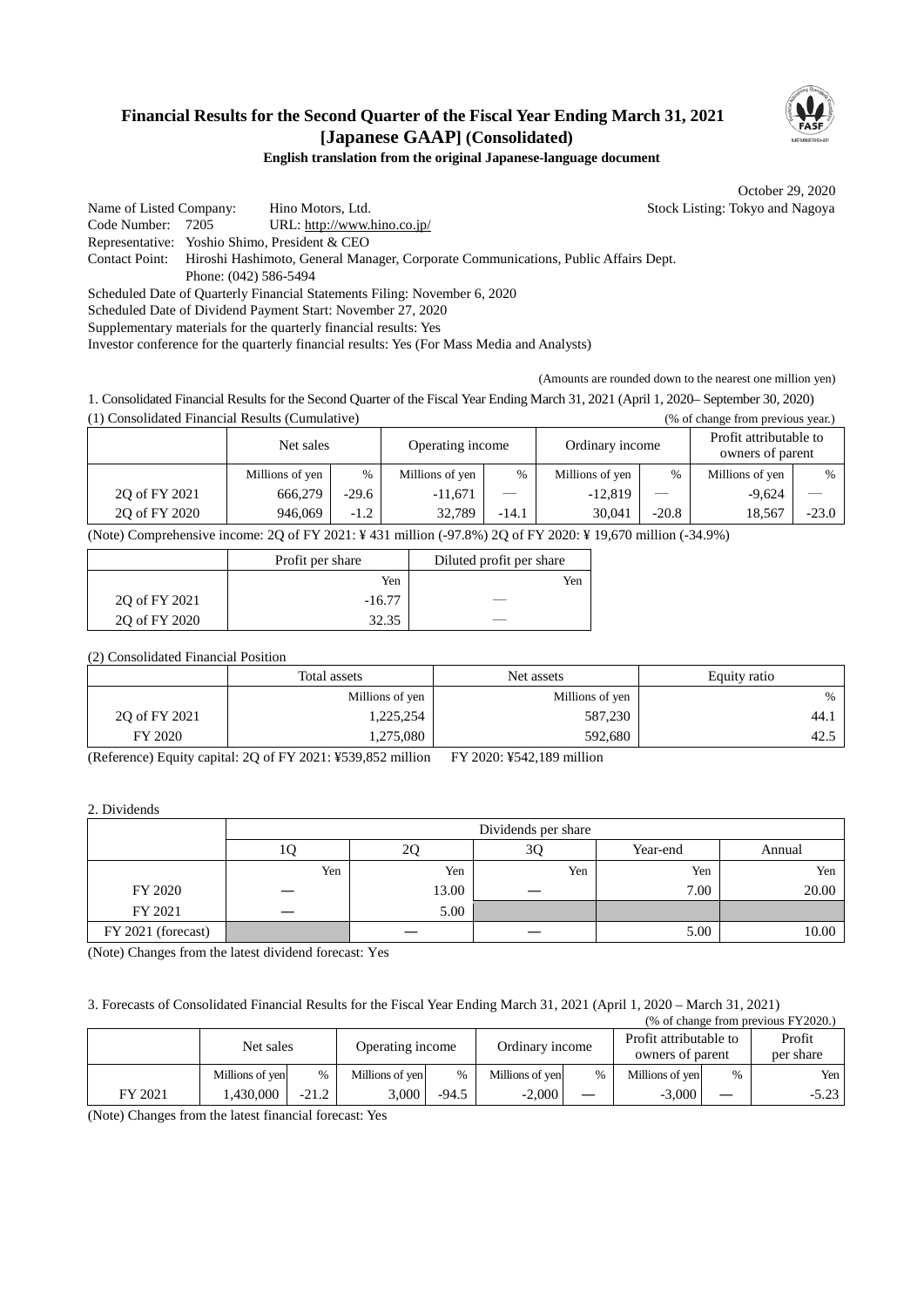\*Notes

- (1) Changes in significant subsidiaries (changes of specified subsidiaries resulting in changes in scope of consolidation) during the current term: None
- (2) Application of the accounting procedures for producing quarterly consolidated financial statements: None
- (3) Changes in accounting policies, accounting estimates and restatements:

| 1) Changes in accounting policies due to revisions of accounting standards: None |      |
|----------------------------------------------------------------------------------|------|
| 2) Changes in accounting policies due to reasons other than above 1):            | None |

- 3) Changes in accounting estimates: None 4) Restatements: None
- (4) Number of outstanding shares (common stock)

| 1) Number of outstanding shares (including                                | 20 of FY 2021 | 574,580,850 shares | FY 2020       | 574,580,850 shares |
|---------------------------------------------------------------------------|---------------|--------------------|---------------|--------------------|
| treasury stock) at end of term                                            |               |                    |               |                    |
| 2) Number of treasury stock at end of term                                | 20 of FY 2021 | 551,867 shares     | FY 2020       | 551,510 shares     |
| 3) Average number of shares (quarterly<br>consolidated cumulative period) | 20 of FY 2021 | 574,029,141 shares | 20 of FY 2020 | 574,004,587 shares |

\*Summary of financial results is out of scope of audit.

\*Statement regarding the proper use of financial forecasts and other remarks

• Descriptions regarding the future, including the financial projections contained in this report, are based on certain assumptions currently available to the Company, which are, at the discretion of the Company, deemed reasonable, and the Company gives no guarantees that it will achieve these results. In addition, actual financial results may significantly vary due to various factors.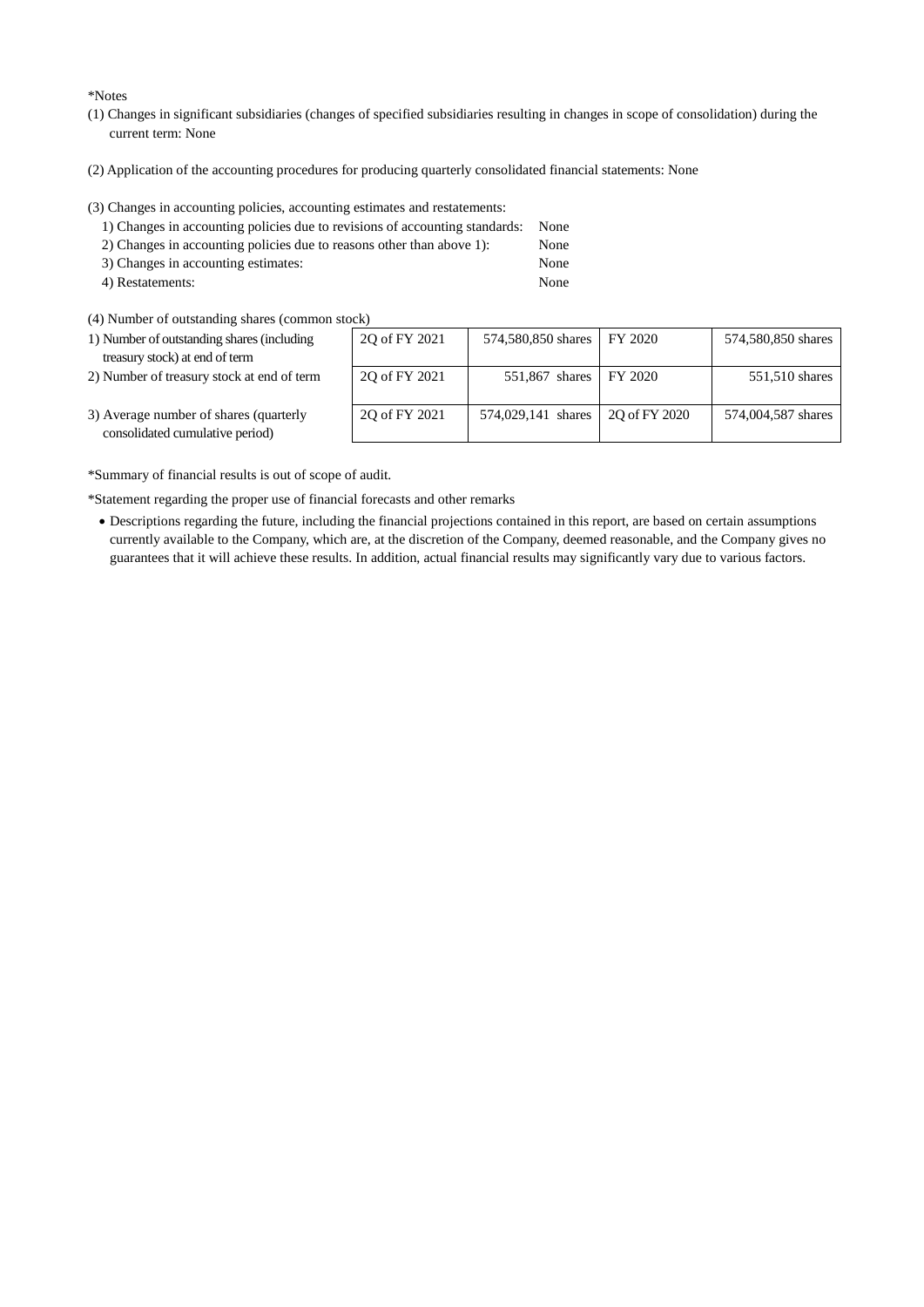# Appendix

## Table of contents of the appendix

| (2) Quarterly Consolidated Statements of Income and Quarterly Consolidated Statements of Comprehensive Income |  |
|---------------------------------------------------------------------------------------------------------------|--|
| [Quarterly Consolidated Statements of Income]                                                                 |  |
|                                                                                                               |  |
| [Quarterly Consolidated Statements of Comprehensive Income]                                                   |  |
|                                                                                                               |  |
|                                                                                                               |  |
|                                                                                                               |  |
|                                                                                                               |  |
|                                                                                                               |  |
|                                                                                                               |  |
|                                                                                                               |  |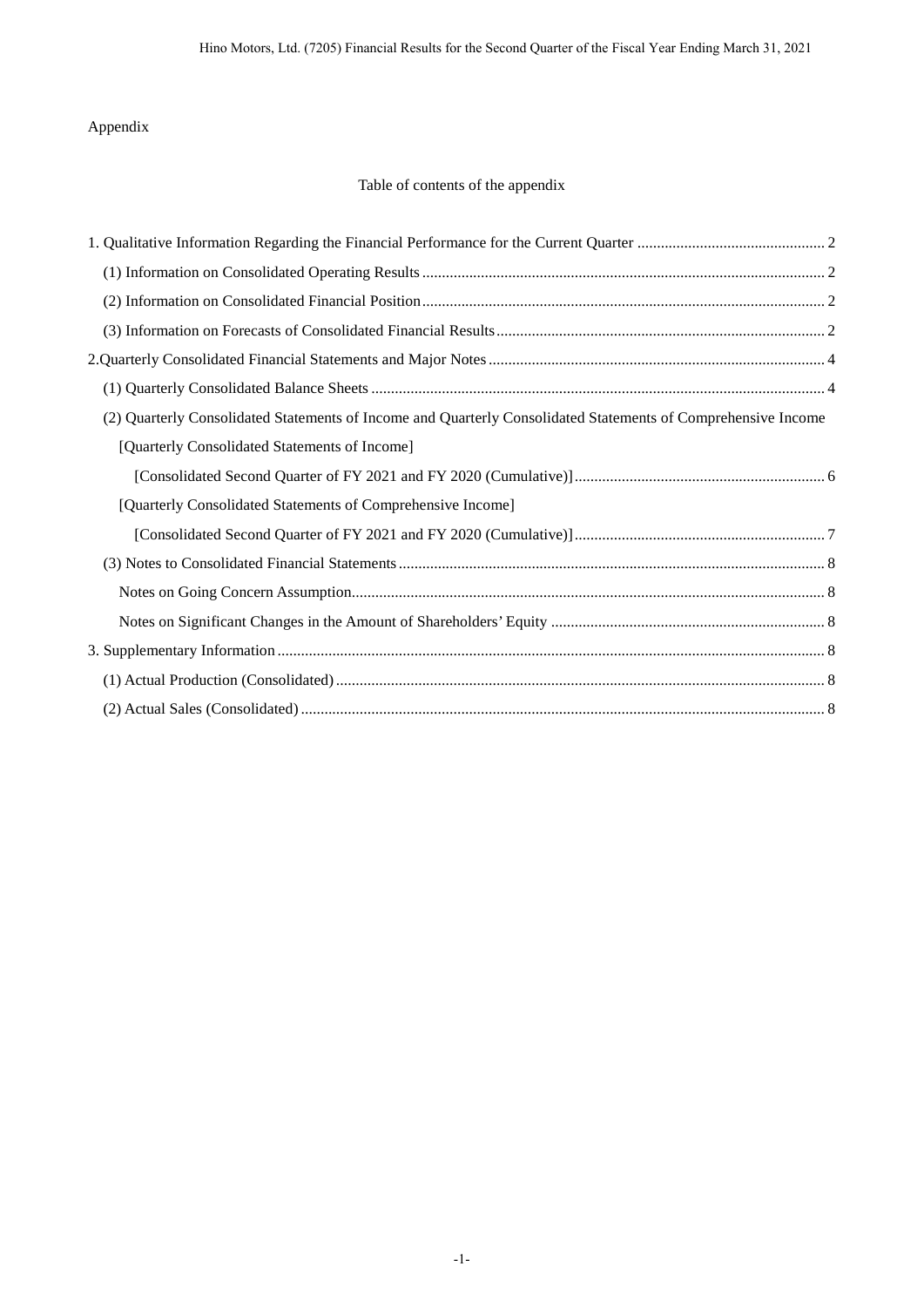### **1. Qualitative Information Regarding the Financial Performance for the Current Quarter**

#### **(1) Information on Consolidated Operating Results**

As for the Japanese domestic truck market during the current second quarter (six months), due to the rush demand around the time of switch of emission control regulations in the previous year and the impact of the novel coronavirus, the total demand for heavy- and medium-duty trucks was 41.3 thousand units, a decrease of 14.6% compared to the same quarter in the previous year, and total demand for light-duty truck was 39.7 thousand units, a decrease of 31.9% compared to the same quarter in the previous year.

As for Japanese domestic sales, due to the above-mentioned decline in demand, the total sales volume of heavy-, medium-, and lightduty trucks and buses was 28.8 thousand units, a decrease of 17.9% compared to the same quarter in the previous year.

As for overseas sales, due to the drop in sales volume caused by the novel coronavirus and the promotion of inventory adjustment, sales volume was 28.6 thousand units, a decrease of 50.4% compared to the same quarter in the previous year.

As a result of the above, total unit sales of Hino Brand trucks and buses were 57.4 thousand units, a decrease of 38.1% compared to the same quarter in the previous year.

As for the volume of sales to Toyota Motor Corporation, total sales volume was 42.3 thousand units, a decrease of 43.2% compared to the same quarter in the previous year.

As a result of the above, net sales in the current second quarter were ¥666,279 million, which is a decrease of ¥279,790 million (- 29.6%) as compared to the same quarter in the previous year. As for profit and loss, due mainly to a decrease in sales, operating loss was ¥11,671 million which is a decrease of ¥44,460 million compared to the same quarter in the previous year (operating income of ¥32,789 million in the same quarter in the previous year), ordinary loss was ¥12,819 million which is a decrease of ¥42,861 million compared to the same quarter in the previous year (ordinary income of ¥30,041 million in the same quarter in the previous year), and loss attributable to owners of parent was ¥9,624 million which is a decrease of ¥28,192 million compared to the same quarter in the previous year (profit attributable to owners of parent of ¥18,567 million in the same quarter in the previous year).

#### **(2) Information on Consolidated Financial Position**

Total assets at the end of the second quarter decreased to ¥1,225,254 million by ¥49,825 million compared to the end of the previous fiscal year. This is mainly because notes and accounts receivable - trade decreased by ¥23,270 million and inventories decreased by ¥27,255 million.

Liabilities decreased to ¥638,024 million by ¥44,375 million compared to the end of the previous fiscal year. This is mainly because notes and accounts payable - trade decreased by ¥35,167 million.

Net assets decreased to ¥587,230 million by ¥5,450 million compared to the end of the previous fiscal year. This is mainly because loss attributable to owners of parent of ¥9,624 million was recorded and dividends from retained earnings of ¥4,019 million were paid, while valuation difference on available-for-sale securities increased by ¥10,075 million.

#### **(3) Information on Forecasts of Consolidated Financial Results**

The full-year consolidated earnings forecast has been revised as follows, while considering the change in the number of vehicles whose production was outsourced by Toyota Motor Corporation and the sales situation of our trucks and buses inside and outside Japan.

In addition, ordinary income and profit attributable to owners of parent have been undisclosed, because it was difficult to reasonably estimate them in the uncertain business environment, but we have decided to announce them based on currently available information, forecasts, etc.

| (Consolidated Earnings Forecast for the Full Fiscal Year) |  |
|-----------------------------------------------------------|--|
|                                                           |  |
|                                                           |  |
|                                                           |  |
|                                                           |  |
|                                                           |  |
|                                                           |  |
|                                                           |  |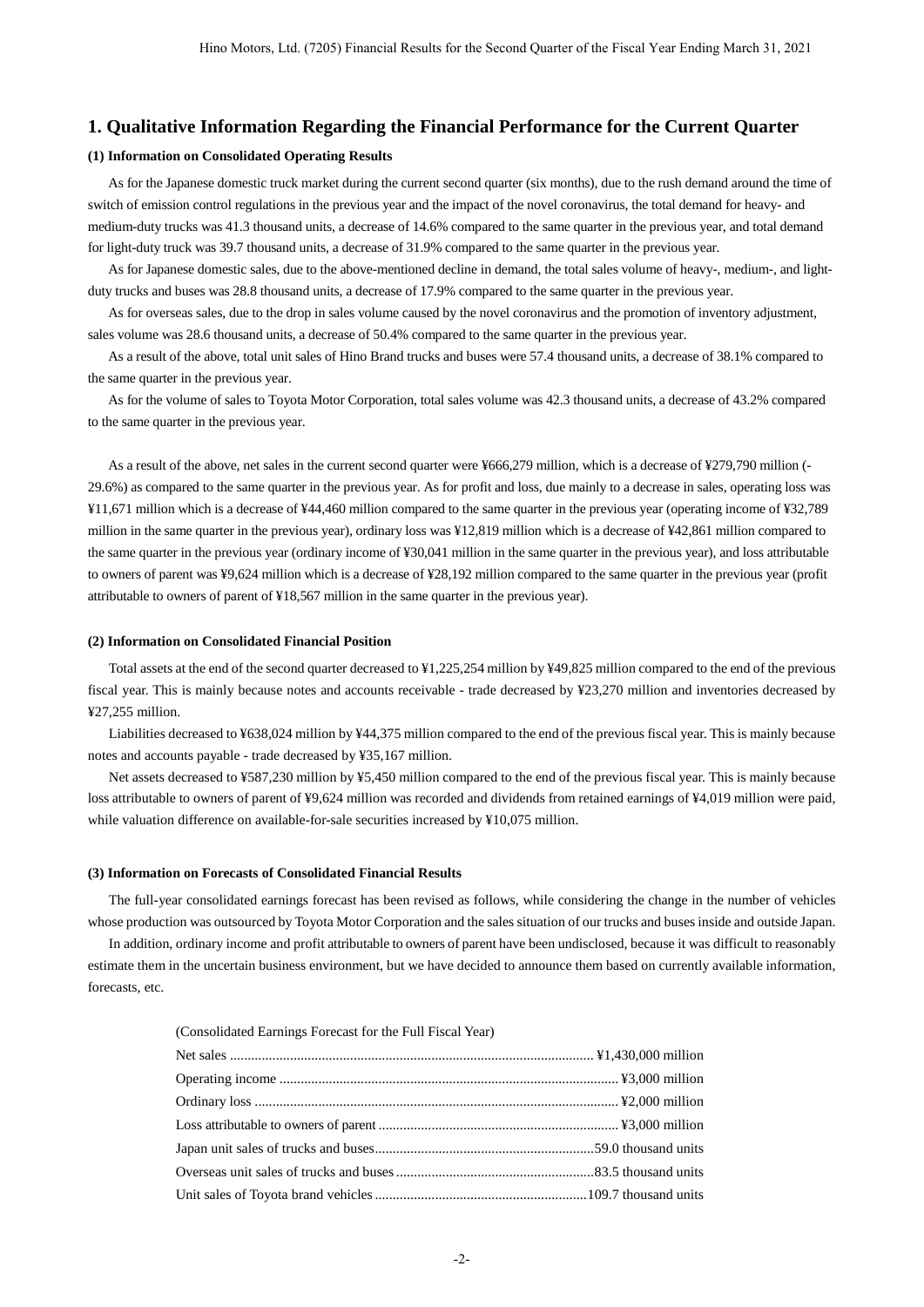\* The above forecasts are created based on the information available to the company and on certain assumptions deemed reasonable, and are not guaranteed to be achieved.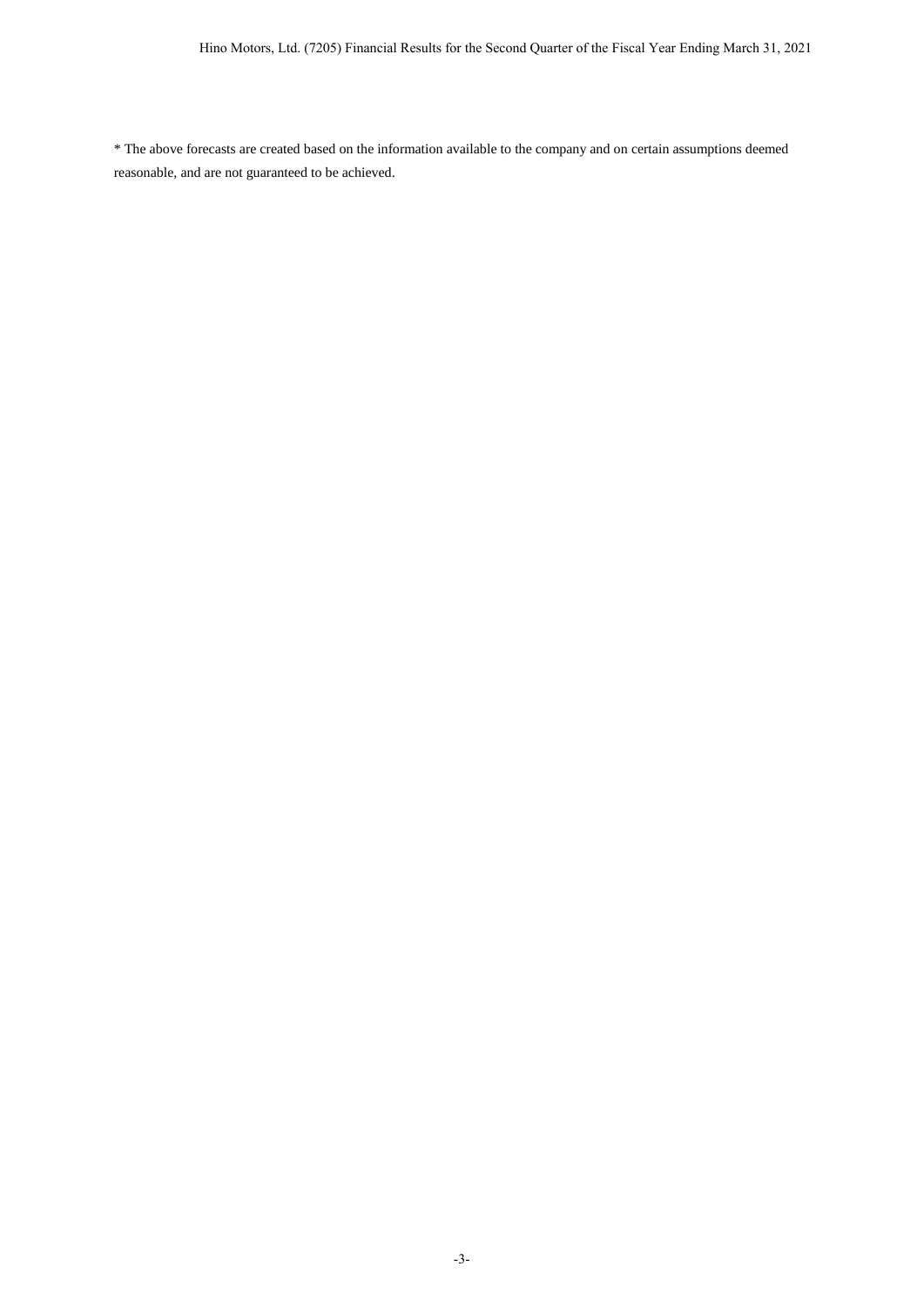# **2.Quarterly Consolidated Financial Statements and Major Notes**

### **(1) Quarterly Consolidated Balance Sheets**

|                                               |                                   | (Millions of yen)                                       |
|-----------------------------------------------|-----------------------------------|---------------------------------------------------------|
|                                               | FY 2020<br>(As of March 31, 2020) | Second Quarter of FY 2021<br>(As of September 30, 2020) |
| Assets                                        |                                   |                                                         |
| Current assets                                |                                   |                                                         |
| Cash and deposits                             | 40,647                            | 45,017                                                  |
| Notes and accounts receivable - trade         | 290,241                           | 266,971                                                 |
| Merchandise and finished goods                | 188,760                           | 161,405                                                 |
| Work in process                               | 39,272                            | 38,031                                                  |
| Raw materials and supplies                    | 34,021                            | 35,362                                                  |
| Other                                         | 71,217                            | 63,716                                                  |
| Allowance for doubtful accounts               | $-3,408$                          | $-3,655$                                                |
| Total current assets                          | 660,752                           | 606,849                                                 |
| Non-current assets                            |                                   |                                                         |
| Property, plant and equipment                 |                                   |                                                         |
| Buildings and structures, net                 | 164,515                           | 169,158                                                 |
| Machinery, equipment and vehicles, net        | 95,986                            | 91,477                                                  |
| Land                                          | 126,259                           | 126,645                                                 |
| Other, net                                    | 48,456                            | 44,904                                                  |
| Total property, plant and equipment           | 435,217                           | 432,185                                                 |
| Intangible assets                             | 26,902                            | 25,543                                                  |
| Investments and other assets                  |                                   |                                                         |
| Investment securities                         | 111,582                           | 123,475                                                 |
| Deferred tax assets                           | 26,867                            | 23,352                                                  |
| Other                                         | 16,709                            | 16,930                                                  |
| Allowance for doubtful accounts               | $-2,953$                          | $-3,082$                                                |
| Total investments and other assets            | 152,207                           | 160,676                                                 |
| Total non-current assets                      | 614,327                           | 618,404                                                 |
| <b>Total</b> assets                           | 1,275,080                         | 1,225,254                                               |
| Liabilities                                   |                                   |                                                         |
| <b>Current liabilities</b>                    |                                   |                                                         |
| Notes and accounts payable - trade            | 239,232                           | 204,064                                                 |
| Short-term borrowings                         | 178,170                           | 200,952                                                 |
| Current portion of long-term borrowings       | 14,118                            | 9,324                                                   |
| Income taxes payable                          | 3,428                             | 1,910                                                   |
| Provision for product warranties              | 36,114                            | 30,209                                                  |
| Other provisions                              | 7,668                             | 6,719                                                   |
| Other                                         | 90,478                            | 75,383                                                  |
| Total current liabilities                     | 569,211                           | 528,563                                                 |
| Non-current liabilities                       |                                   |                                                         |
| Long-term borrowings                          | 19,839                            | 16,931                                                  |
| Deferred tax liabilities                      | 1,799                             | 1,661                                                   |
| Deferred tax liabilities for land revaluation | 2,765                             | 2,765                                                   |
| Retirement benefit liability                  | 60,746                            | 60,559                                                  |
| Other provisions                              | 2,084                             | 1,824                                                   |
| Other                                         | 25,952                            | 25,717                                                  |
| Total non-current liabilities                 | 113,188                           | 109,460                                                 |
| <b>Total liabilities</b>                      | 682,399                           | 638,024                                                 |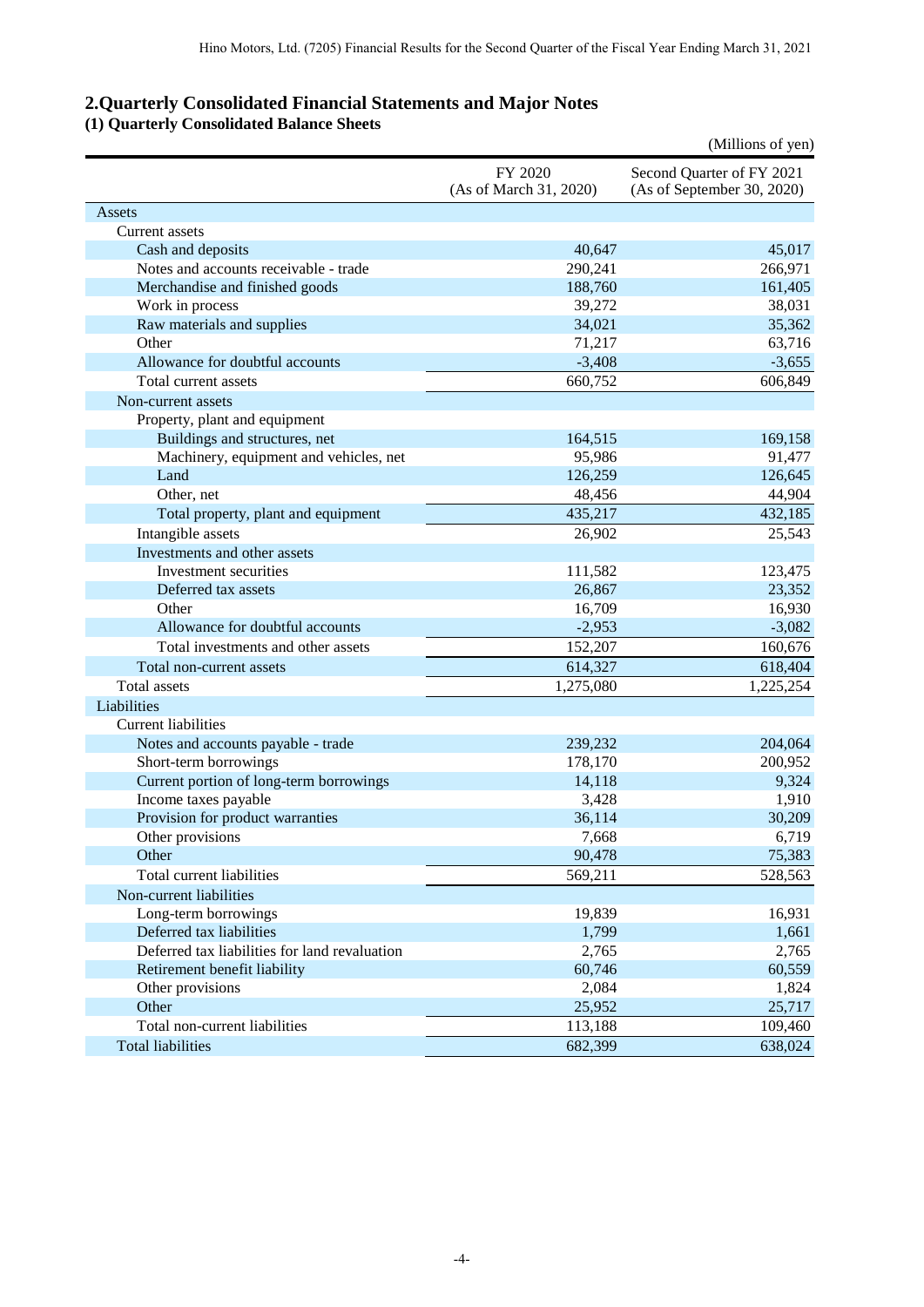|                                                          |                                   | (Millions of yen)                                       |
|----------------------------------------------------------|-----------------------------------|---------------------------------------------------------|
|                                                          | FY 2020<br>(As of March 31, 2020) | Second Quarter of FY 2021<br>(As of September 30, 2020) |
| Net assets                                               |                                   |                                                         |
| Shareholders' equity                                     |                                   |                                                         |
| Capital stock                                            | 72,717                            | 72,717                                                  |
| Capital surplus                                          | 64,830                            | 65,415                                                  |
| Retained earnings                                        | 390,781                           | 377,137                                                 |
| Treasury shares                                          | $-196$                            | $-197$                                                  |
| Total shareholders' equity                               | 528,132                           | 515,073                                                 |
| Accumulated other comprehensive income                   |                                   |                                                         |
| Valuation difference on available-for-sale<br>securities | 37,653                            | 47,729                                                  |
| Deferred gains or losses on hedges                       | $-36$                             | $-138$                                                  |
| Revaluation reserve for land                             | 2,325                             | 2,325                                                   |
| Foreign currency translation adjustment                  | $-14,601$                         | $-14,358$                                               |
| Remeasurements of defined benefit plans                  | $-11,283$                         | $-10,778$                                               |
| Total accumulated other comprehensive<br>income          | 14,057                            | 24,778                                                  |
| Non-controlling interests                                | 50,491                            | 47,378                                                  |
| Total net assets                                         | 592,680                           | 587,230                                                 |
| Total liabilities and net assets                         | 1,275,080                         | 1,225,254                                               |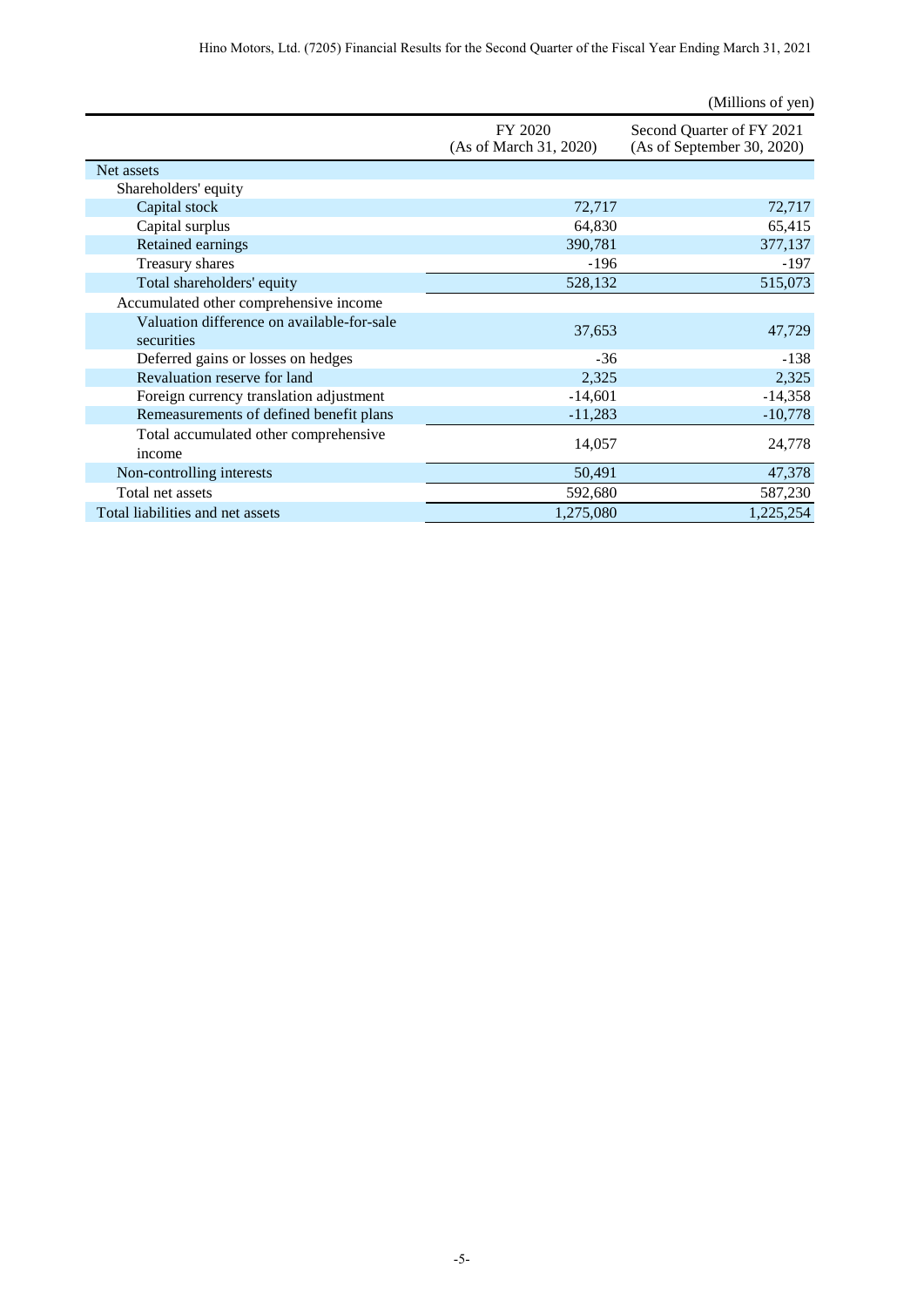## **(2) Quarterly Consolidated Statements of Income and Quarterly Consolidated Statements of Comprehensive Income**

[Quarterly Consolidated Statements of Income]

[Consolidated Second Quarter of FY 2021 and FY 2020 (Cumulative)]

|                                                         |                                                                            | (Millions of yen)                                                          |
|---------------------------------------------------------|----------------------------------------------------------------------------|----------------------------------------------------------------------------|
|                                                         | Second Quarter of FY 2020<br>(From April 1, 2019<br>to September 30, 2019) | Second Quarter of FY 2021<br>(From April 1, 2020<br>to September 30, 2020) |
| Net sales                                               | 946,069                                                                    | 666,279                                                                    |
| Cost of sales                                           | 808,936                                                                    | 583,995                                                                    |
| Gross profit                                            | 137,132                                                                    | 82,283                                                                     |
| Selling, general and administrative expenses            |                                                                            |                                                                            |
| Salaries and allowances                                 | 25,584                                                                     | 24,311                                                                     |
| Provision for bonuses                                   | 4,084                                                                      | 3,380                                                                      |
| Retirement benefit expenses                             | 1,730                                                                      | 1,732                                                                      |
| Other                                                   | 72,943                                                                     | 64,531                                                                     |
| Total selling, general and administrative               |                                                                            |                                                                            |
| expenses                                                | 104,342                                                                    | 93,955                                                                     |
| Operating profit (loss)                                 | 32,789                                                                     | $-11,671$                                                                  |
| Non-operating income                                    |                                                                            |                                                                            |
| Interest income                                         | 618                                                                        | 552                                                                        |
| Dividend income                                         | 1,273                                                                      | 1,292                                                                      |
| Foreign exchange gains                                  |                                                                            | 412                                                                        |
| Share of profit of entities accounted for using         |                                                                            |                                                                            |
| equity method                                           | 348                                                                        |                                                                            |
| Miscellaneous income                                    | 1,415                                                                      | 2,277                                                                      |
| Total non-operating income                              | 3,656                                                                      | 4,535                                                                      |
| Non-operating expenses                                  |                                                                            |                                                                            |
| Interest expenses                                       | 3,567                                                                      | 2,487                                                                      |
| Foreign exchange losses                                 | 1,388                                                                      |                                                                            |
| Share of loss of entities accounted for using           |                                                                            |                                                                            |
| equity method                                           |                                                                            | 1,884                                                                      |
| Miscellaneous expenses                                  | 1,447                                                                      | 1,310                                                                      |
| Total non-operating expenses                            | 6,403                                                                      | 5,683                                                                      |
| Ordinary profit (loss)                                  | 30,041                                                                     | $-12,819$                                                                  |
| Extraordinary income                                    |                                                                            |                                                                            |
| Gain on sales of investment securities                  |                                                                            | 578                                                                        |
| Gain on sales of non-current assets                     | 112                                                                        | 152                                                                        |
| Other                                                   | 147                                                                        | 36                                                                         |
| Total extraordinary income                              | 260                                                                        | 767                                                                        |
| <b>Extraordinary losses</b>                             |                                                                            |                                                                            |
| Loss on sales and retirement of non-current             |                                                                            |                                                                            |
| assets                                                  | 390                                                                        | 803                                                                        |
| Other                                                   | 71                                                                         | 80                                                                         |
| Total extraordinary losses                              | 462                                                                        | 883                                                                        |
| Profit (loss) before income taxes                       | 29,840                                                                     | $-12,934$                                                                  |
| Income taxes - current                                  | 10,148                                                                     | $-1,091$                                                                   |
| Income taxes - deferred                                 | $-666$                                                                     | $-1,648$                                                                   |
| Total income taxes                                      | 9,481                                                                      | $-2,739$                                                                   |
| Profit (loss)                                           | 20,359                                                                     | $-10,195$                                                                  |
| Profit (loss) attributable to non-controlling interests | 1,791                                                                      | $-570$                                                                     |
| Profit (loss) attributable to owners of parent          | 18,567                                                                     | $-9,624$                                                                   |
|                                                         |                                                                            |                                                                            |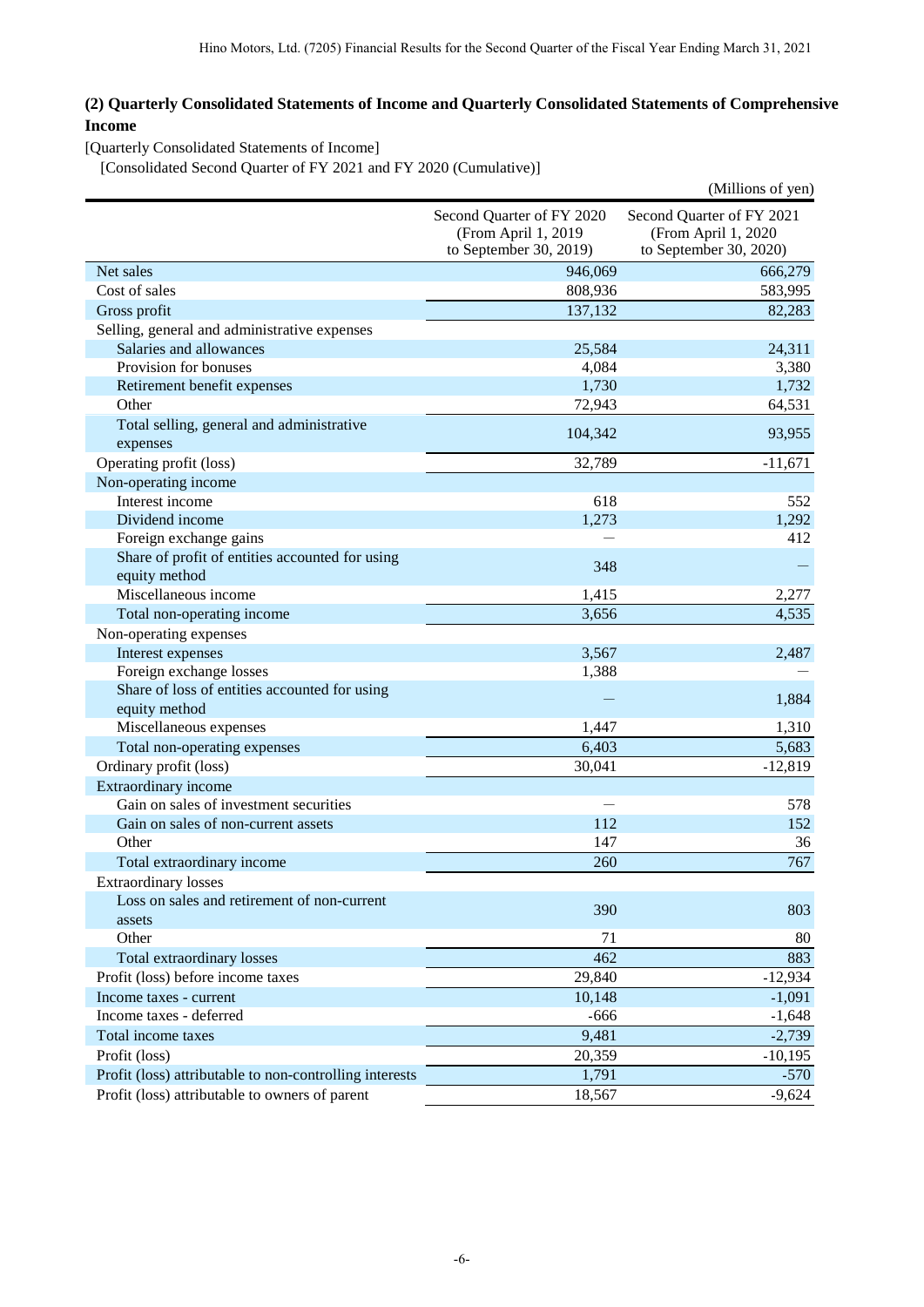[Quarterly Consolidated Statements of Comprehensive Income]

[Consolidated Second Quarter of FY 2021 and FY 2020 (Cumulative)]

|                                                                                      |                                                                            | (Millions of yen)                                                          |
|--------------------------------------------------------------------------------------|----------------------------------------------------------------------------|----------------------------------------------------------------------------|
|                                                                                      | Second Quarter of FY 2020<br>(From April 1, 2019<br>to September 30, 2019) | Second Quarter of FY 2021<br>(From April 1, 2020<br>to September 30, 2020) |
| Profit (loss)                                                                        | 20,359                                                                     | $-10,195$                                                                  |
| Other comprehensive income                                                           |                                                                            |                                                                            |
| Valuation difference on available-for-sale<br>securities                             | $-84$                                                                      | 10,410                                                                     |
| Deferred gains or losses on hedges                                                   | $-334$                                                                     | 41                                                                         |
| Foreign currency translation adjustment                                              | $-1,636$                                                                   | 149                                                                        |
| Remeasurements of defined benefit plans, net of<br>tax                               | 467                                                                        | 451                                                                        |
| Share of other comprehensive income of entities<br>accounted for using equity method | 898                                                                        | $-426$                                                                     |
| Total other comprehensive income                                                     | $-688$                                                                     | 10,627                                                                     |
| Comprehensive income                                                                 | 19,670                                                                     | 431                                                                        |
| Comprehensive income attributable to                                                 |                                                                            |                                                                            |
| Comprehensive income attributable to owners of<br>parent                             | 18,235                                                                     | 1,096                                                                      |
| Comprehensive income attributable to non-<br>controlling interests                   | 1,435                                                                      | $-665$                                                                     |